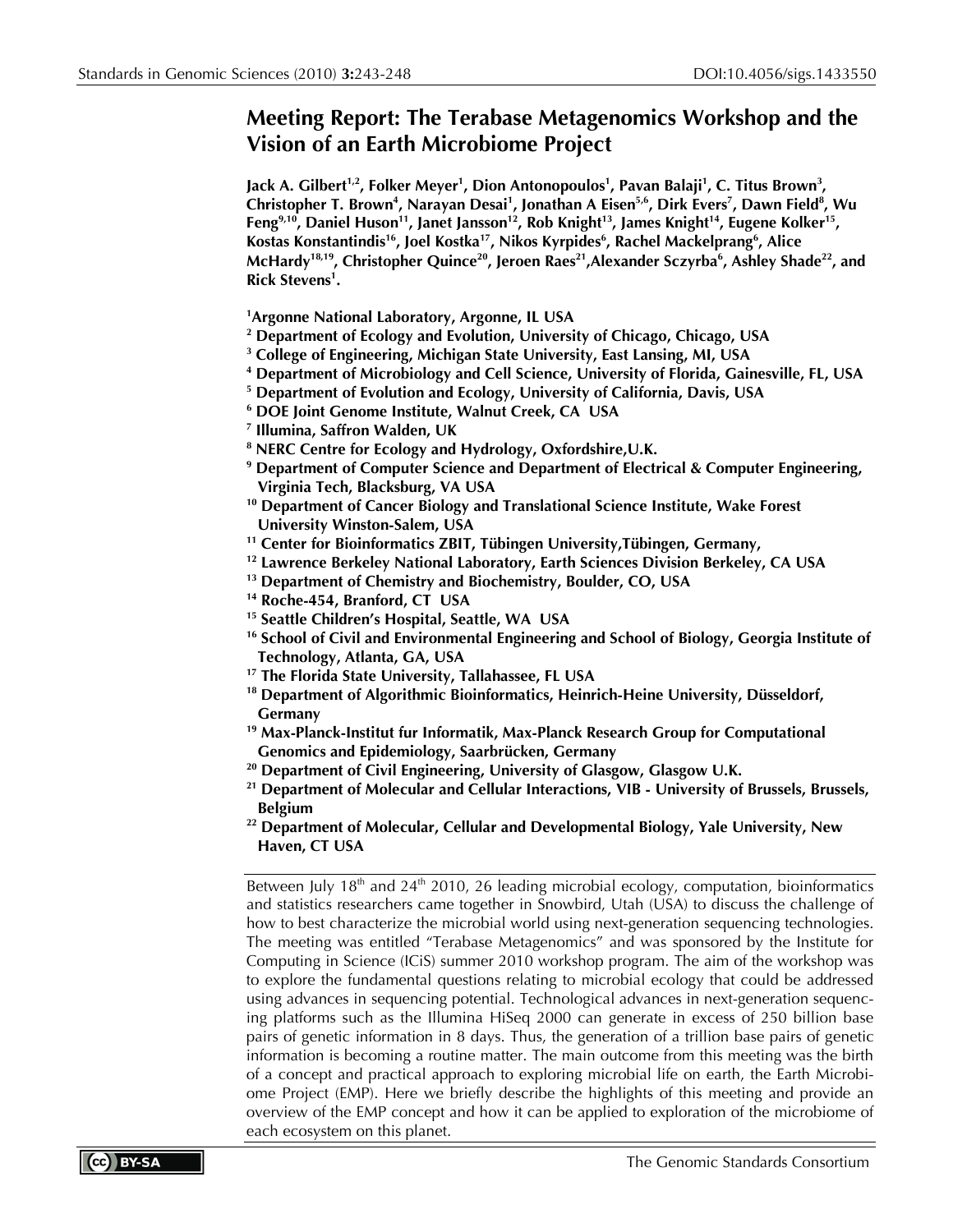### **Introduction**

The grand challenge of microbial ecology is to understand microbes (bacterial, archaeal, eukaryal and viral) in terms of who they are and what they do. Between July 18th and 24th 2010, 26 leading researchers from microbial ecology, bioinformatics and computing came together in Snowbird, Utah (USA) to discuss this challenge. The "Terabase Metagenomics" and was sponsored by the Institute for Computing In Science (ICiS) summer 2010 workshop program.

The aim of this extended workshop was to explore fundamental questions of microbial ecology that could be addressed using advances in sequencing potential. In particular, participants were challenged with the idea that technological advances in next-generation sequencing platforms such as the Illumina HiSeq 2000 can generate in excess of 250 billion base pairs of genetic information in 8 days. Thus, the generation of a trillion base pairs of genetic information is becoming a routine matter. Participants were requested to brainstorm about the best possible use of this type of information. As a result of three charge presentations by the organizers, and in depth discussions, the main outcome from this meeting was the birth of a concept and practical approach to exploring microbial life on earth. Here we describe the highlights of this meeting and overview the rationale and design of a proposed Earth Microbiome Project (EMP).

# **Charge Presentations and Structure of the Meeting**

The meeting was arranged around a group discussion and break-out sessions, with the attendees and organizers meeting each day to discuss the issues in a informal style. However, during the six day meeting, several inspirational talks were given that demonstrated the current state-of-the-art in examining microbial ecology and to provide some themes for the future against which to structure discussions. The first talk was given by **Rick Stevens (Argonne National Laboratory),** who provided us with the central tenet of the meeting: to ask ourselves what science we would do, and what microbial ecology questions we could answer if we had access to a trillion base pair sequencing run. In essence, if we had unlimited funds, what would we do? Rick outlined the fundamental questions the guided the meeting such as "Does everything have the potential to be everywhere?" and "How are microbes distributed across the planet?"

On Day 2 **Jack Gilbert** and **Folker Meyer (Argonne National Laboratory)** gave presentations regarding mega-sequencing projects: turning data into information, and computational infrastructure: why compute twice when you only have to do it once. These laid the foundation for addressing which ecological questions we can answer and what research we can do with sequencing data given current technology (including computational infrastructure).

On Day 3 **Rachel Mackelprang** and **Rob Knight (University of Colorado)** gave talks that highlighted the role of genomes in structure metagenomic data, and analyzing 16S rRNA data on a massively parallel scale. Again, examples of projects were given and more questions that remain unresolved were highlighted. **Jonathan Eisen (University of California, Davis)** and **Jeroen Raes (University of Brussels)** gave the final inspirational talks, which discussed problems with annotation and bioinformatics challenges associated with current and future mega-sequencing projects. These talks laid the groundwork for the implementation discussions that ensued. The discussions were wide-ranging, often running late into the night. Importantly we were often found discussing the issues outside of a traditional conference room, taking full advantage of the amazing landscapes that Snowbird had to offer.

On Days 4 and 5, the discussions were focused entirely on laying out the questions that could be answered with terabase pair sequencing, the products which could be developed on an international scale to enhance data analysis and the many varied problems from sampling acquisition to DNA extraction and potential biases.

# **The Scope of the Challenge of Characterizing the Microbial World**

There are approximately  $1 \times 10^{30}$  microbial cells on earth. The average quantity of DNA in each of the cells is  $\sim$ 10 million base pairs. To date, the total global environmental DNA sequencing effort has produced less than 1 percent of the total DNA found in a liter of seawater or a gram of soil. Hence, we have vastly under-sampled the complexity and diversity of microbial life on Earth. Recent advances in high-throughput sequencing technologies have provided an unprecedented opportunity to explore the microbial universe.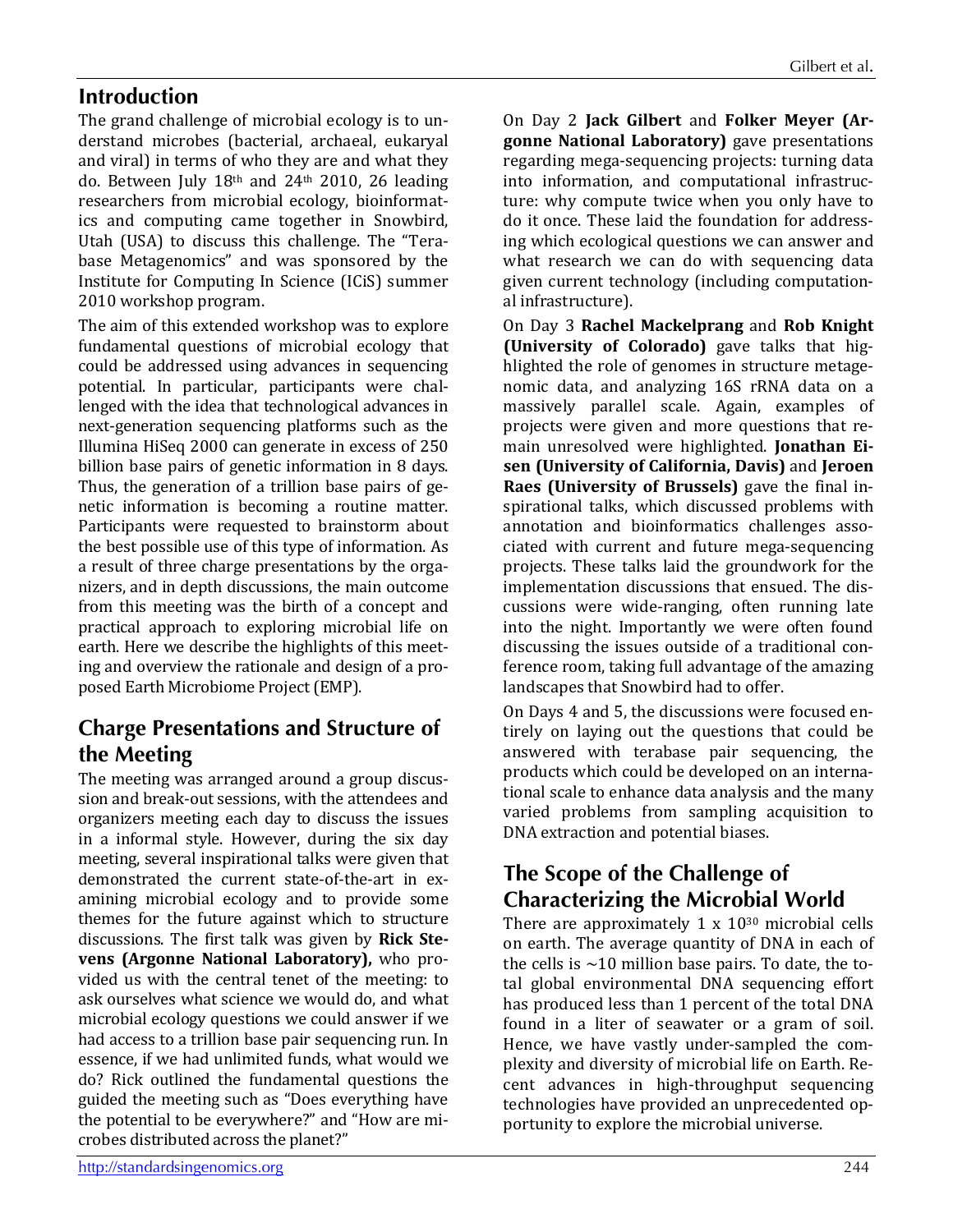# **Outcomes: The Earth Microbiome Project**

To structure our response to challenges and to help define specific questions and answers, over the last two days the attendees were divided up into specific groups. Each group was given a topic to respond to and tasked with writing up the response. A total of eight topics were assigned, namely: What is the project we are describing? What are the current limitations of microbial community analysis? Why will this project be novel, and why will it succeed? Who are the main beneficiaries of the project and its deliverables? How will the project enable predictive modeling of microbial communities? How much sampling and sequencing will be needed to answer the test specific hypotheses? How much will the project cost? What are the potential risks of the project? To start, the project was given a name; the group decided to pay homage to the Human Microbiome Project and the grandiose nature of the proposed research. In this way, The Earth Microbiome Project was born.

The **Earth Microbiome Project** presents a revolution in how we tackle the challenge of understanding the interactions among microbes and their environments, and defines both questions and a potential suite of tools to provide answers. We wish to sequence microbes and microbial communities from a broad range of biomes (an environment with unique environmental parameters, e.g. a hydrothermal vent on an abyssal plain) to achieve three main goals. First, to define microbial community structure, and to explore the factors that affect community structure at different scales. Second, to explore the protein universe and attempt to produce a complete inventory of protein family diversity. Finally, to curate this information to create a global database of samples, genes and proteins the can be used to answer fundamental questions about the ecology of life on and off the earth.

As envisioned, the Earth Microbiome Project would be a massively multidisciplinary effort to analyze microbial communities across the globe. The general premise is to examine microbial communities from their own perspective, which is formed by their immediate environments. This means that, from the perspective of a microbe the world is a very different place, it is sensed only by availability of nutrients and favorable environmental conditions, therefore, this is the way in

which we should structure our attempt to explore their world. Hence we propose to characterize the Earth by environmental parameter space relevant to microbes, and then to explore these different biomes using samples currently available from researchers across the globe. We will analyze these communities using metagenomics, metatranscriptomics and amplicon sequencing to produce a global Gene Atlas describing protein space, environmental metabolic models for each biome, approximately 500,000 microbial genomes, and a data-analysis portal for visualization of all information.

To achieve these general aims, the EMP will focus on ten core questions which can be grouped into different sections:

#### **Section 1 - Community Structure:**

- 1. Are microbial communities structured primarily by environmental conditions or trophic/metabolic interactions?
- 2. If microbes are structured by environmental conditions, how do we define the Environmental Parameter Space (EPS) to characterize microbiomes?
- 3. What are the primary mechanisms of cross-kingdom interaction, metabolic or genetic?

### **Section 2 - Defining Physiology and Metabolic Capability:**

- 4. Is ecosystem function defined by community taxonomy or by the trophic/metabolic dynamics in that ecosystem, i.e. who is doing what, how fast and by what mechanisms?
- 5. What is the role of rare microorganisms in an ecosystem, e.g. functional plasticity or specific biochemical function?

### **Section 3 - Practical Considerations:**

- 6. How do we sample microbiomes to best explore global structure, e.g. temporal studies, experimentally controlled perturbations, biogeographic studies, and at what density?
- 7. How do we best use metagenomic data to re-assemble genomes, and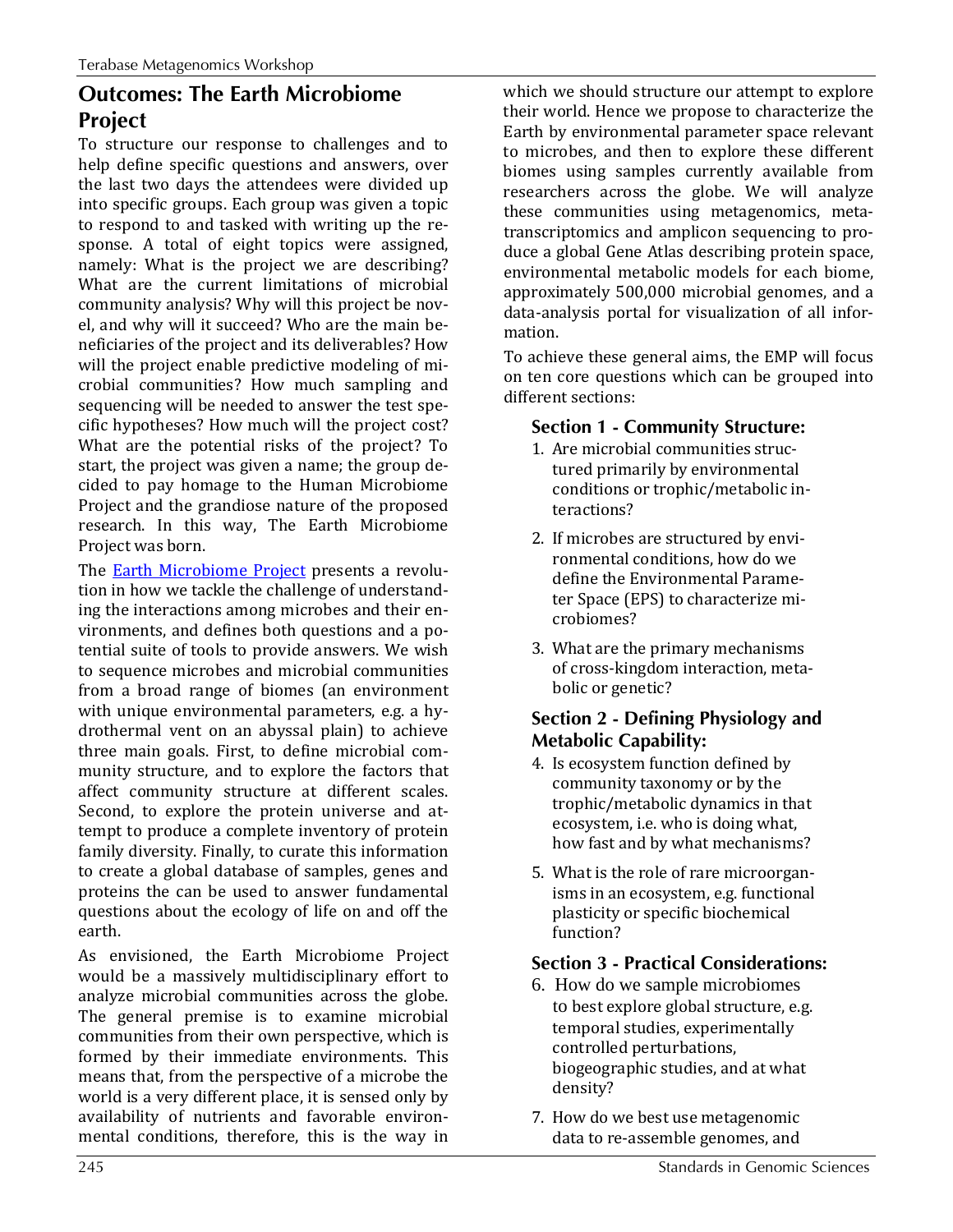what can we learn from this study to improve the yield of novel microbial genomes from metagenomic studies?

#### **Section 4 - Models and Visualization:**

- 8. What aspects/metrics of microbial community structure is it necessary to measure to enable parameterization of predictive ecological models?
- 9. At what taxonomic level does the pan-genome operate, and what controls this?
- 10. How do we most accurately visualize global microbial space, and what can this tell us about extraterrestrial microbial communities and fundamental ecology?

To date, virtually all studies have leveraged modest sequencing efforts against small numbers of environments, yet still yielding impressive returns of novel proteins and taxa. The Environmental Parameter Space (EPS) will cover many diverse environments, including marine (water, sediment, and host associated), freshwater (rivers, lakes, etc.), terrestrial (surface, subsurface, rock, etc.), air (particle associated, rain water associated, etc.), extreme environments (extremes of temperature, salinity, pH, UV exposure, desiccation, pressure, etc.) and manmade locations (human interactive environments, cities, agricultural practice areas, transportation, etc.). However, environmental samples will not be the sole aim. We will also explore lab-based mesocosm and microcosm studies in which environmental manipulation will enable us to identify microbial community dynamics (e.g. Winogradsky columns). We propose a systematic re-evaluation and characterization of microbial studies relevant to the global scale analysis of protein space, and microbial diversity with the following tasks:

### **1. Defining Environmental Parameter Space (EPS).**

Microbes live in EPS and tend to show similar functional and taxonomic properties when they are isolated from similar environments. We will

define microbial communities by their position in EPS.

#### **2. Defining the Ideal Sampling Strategy**.

EPS-defined biomes will be used to describe an "ideal" sampling strategy, i.e. one that provides enough breadth and depth to best determine the full extent of the protein universe, to explore trophic level interactions in microbial communities, and to facilitate generalization of results across biomes and across spatial and temporal scales (to allow for predictive modeling). We recognize that even 200,000 samples will merely scratch the surface of microbial diversity: the goal of this project is not to characterize all microbial life on the planet, but to provide a framework for assisting in interpreting and integrating vast numbers of other studies as sequencing increasingly becomes commoditized.

### **3. Defining the Realistic Sampling Strategy**.

We intend to catalogue the Global Environmental Sample Inventory (GESI) derived from thousands of researchers. We will only use samples that adhere to the Minimal Informatic about a Metagenomic Sequence (MIMS) [1] and an Environmental Sequence (MIENS) [2] standards, and will determine the extent to which the currently available GESI fulfills the "ideal" sampling strategy. This topic was covered in a closed meeting of the EMP advisory committee in October 2010 [3].

### **4. EMP Sequencing Strategy.**

The GESI will be sequenced strategically based on priority samples that best fit the 'ideal' sampling strategy. This task will involve  $\sim$  200,000 sampling locations over 3 years; from each we will sequence ~30 million reads (~6 billion base pairs) divided unequally between total community DNA (metagenomics), mRNA (meta-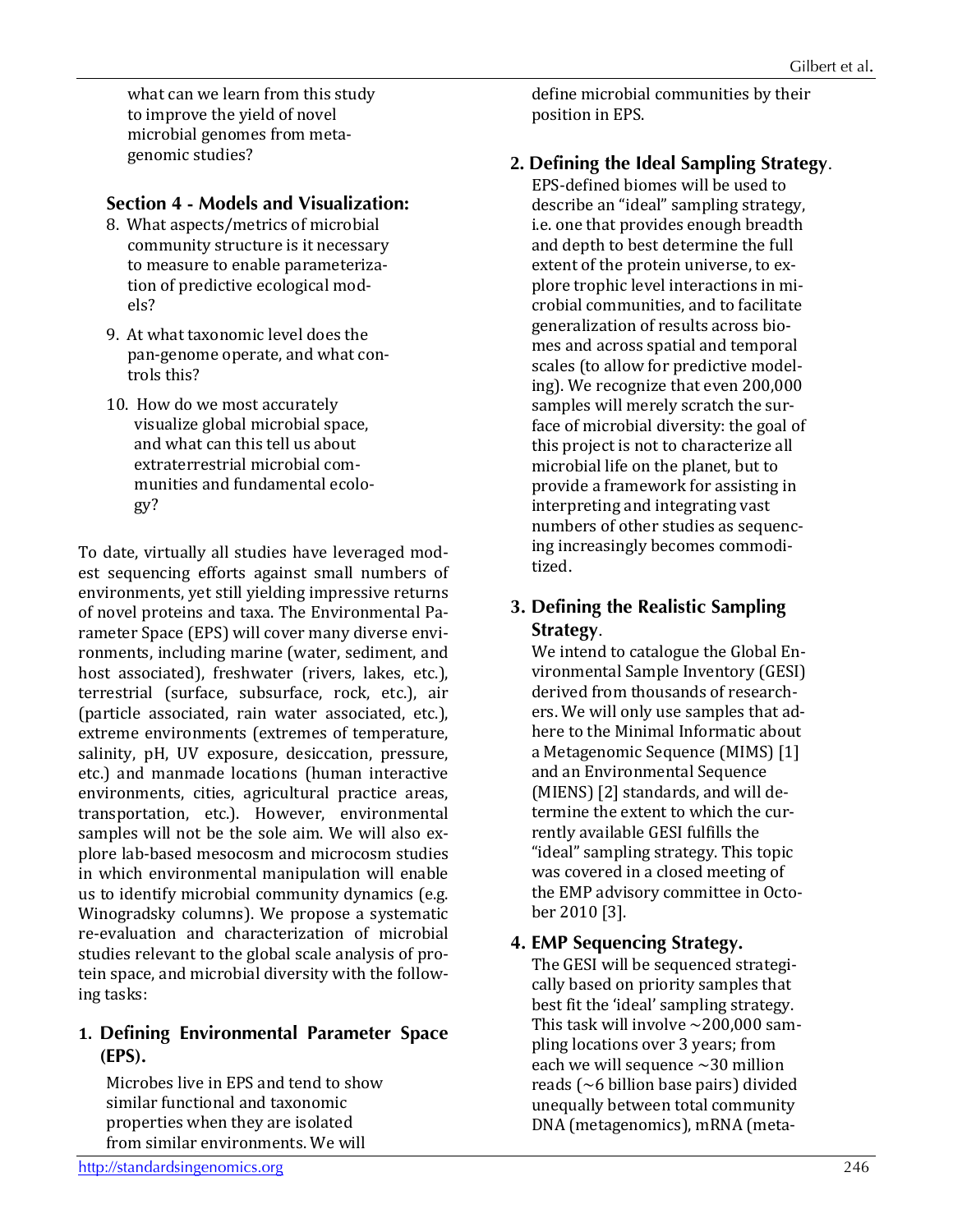transcriptomics) and amplified marker-genes (e.g. 16S rRNA).

#### **5. EMP Deep Sequencing Strategy of Selected Environments.**

We will pick 100 samples against which to leverage 60 billion reads (12 Trillion base pairs) per sample spread across 4 replicates with metagenomics, metatranscriptomics and amplified gene-markers.

#### **6. Application of a Standard Data Analysis Pipeline.**

Analysis of that data including metrics of diversity, richness, statistical similarity, non-parametric analyses are essential to provide a resource for the community. We will compute Alpha- (within-sample) and Beta- (between samples/over time or space) diversity indices, protein annotation and conserved domain prediction, 3-D protein structure prediction, genome assembly from metagenomic data, functional metabolic modeling (model-SEED/Relative Metabolic Flux analysis), non-parametric statistical analysis (canonical correlations, network mapping, ANOSIM, dendrogram clustering from dissimilarity matrices, etc.).

### **7. Genome Analysis.**

We estimate that from the  $\sim$  2.4 quadrillion base pairs of sequencing data we could assemble over 500,000 microbial genomes, helping to answer many questions regarding microbial evolution, the pan-genome concept, and horizontal gene transfer.

# **Acknowledgements**

The authors would like to thank Cheryl Zidel and Deborah Stevens for their diligent efforts in organizing the meeting. Funding was provided by the Institute for Computing In Science (ICiS) summer 2010 workshop program as part of the US Department of Energy, Argonne National Laboratory. This work was supported in part by the U.S. Dept. of Energy under Contract DE-AC02-06CH11357.

The submitted manuscript has been created in part by U Chicago Argonne, LLC, Operator of Argonne National La-

The Earth Microbiome Project will have many deliverables. We believe that, like previous megasequencing projects, the data provided here will produce spin-out research which will make significant contributions to our understanding of microbial ecology. We cannot know or implement the requirements of every researcher; hence, we aim to provide the data, and analysis of the data, in a format which is widely accessible. The following key deliverables will be of considerable benefit to a wide number of communities: **Gene Atlas (GA)** – a centralized repository and database for all sequencing and metadata information acquired during this study. **Earth Microbiome Assembled Genomes (EM-AG)** – all metagenome-derived assembled microbial genomes will be deposited in public repositories. **Earth Microbiome VIsualisation Portal (EM-VIP)** –we want to view the Earth from the perspective of microbes, describing environmental parameter space and genomic functional space. **Earth Microbiome Metabolic Reconstruction (EMMR)** – based on metagenomic metabolome description and prediction (e.g. modelSEED and Relative Metabolic Flux) we will describe changes in metabolite profiles between all samples. We will deliver descriptions regarding metabolite production in specific biomes, providing another metric against which to refine biome descriptions.

The Earth Microbiome Project (EMP) must be, of necessity, a cross-discipline effort, involving microbial ecologists, genomicists, microbiologists, physicists, computer scientists, mathematicians, and ecosystem modelers, to provide the most comprehensive global assessment of microbial life ever seen. Additionally, similar to the Human Genome Project, which has revolutionized biomedicine, the proposed Earth Microbiome Project will revolutionize the way we can assess and model the health of our changing planet. This has implications for global change science, and understanding the intimate connections between the machinery of our planet- the microbes- and their ecosystems.

boratory ("Argonne"). Argonne, a U.S. Department of Energy Office of Science laboratory, is operated under Contract No. DE-AC02-06CH11357. The U.S. Government retains for itself, and others acting on its behalf, a paid-up nonexclusive, irrevocable worldwide license in said article to reproduce, prepare derivative works, distribute copies to the public, and perform publicly and display publicly, by or on behalf of the Government.